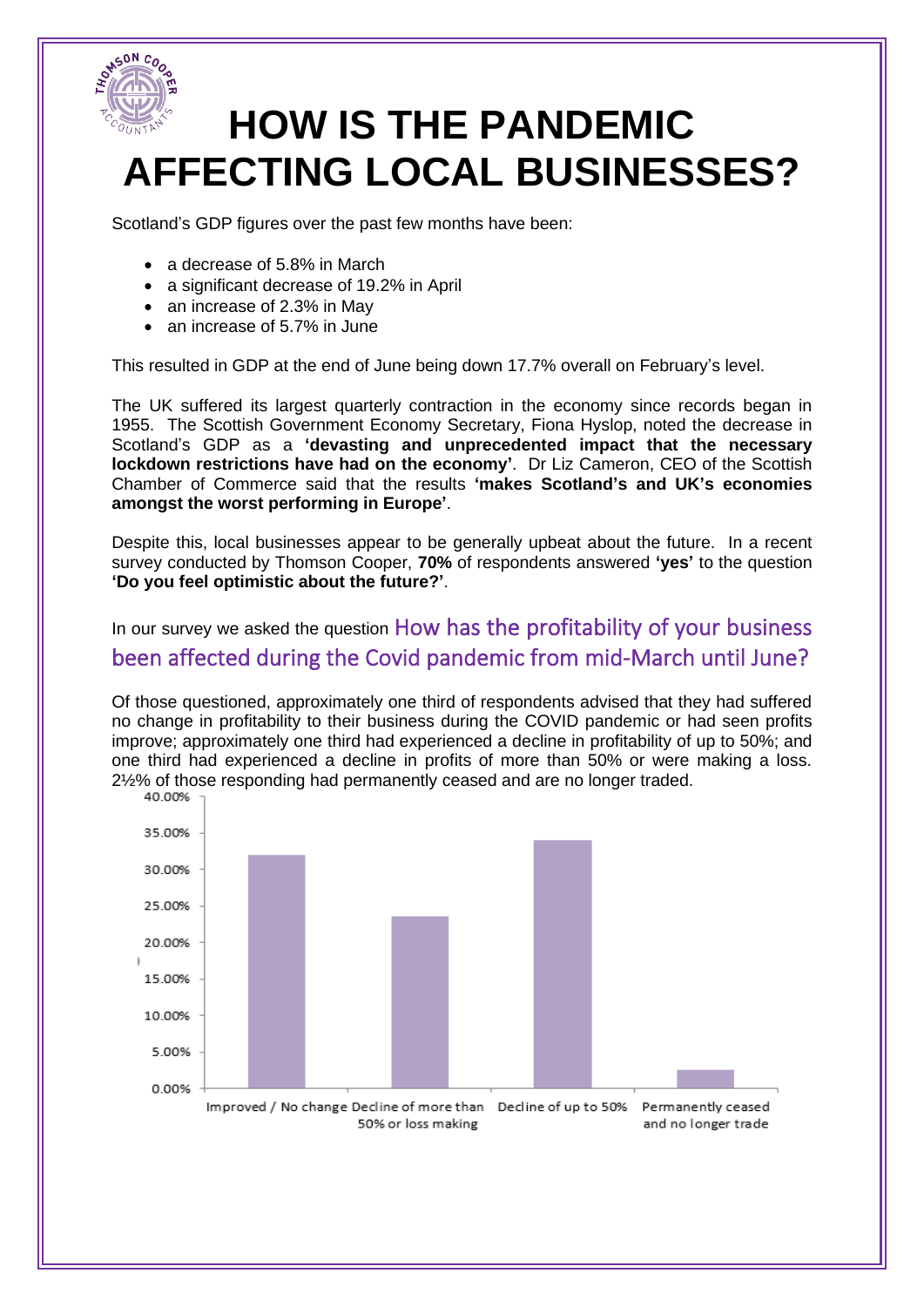

Have you made use of the Furlough scheme?

Although 58% of respondents had not used the furlough scheme, of those who had used the scheme, 28% had furloughed all or more than 50% of their staff.

It is almost impossible not to notice the number of redundancy announcements being made in the news, often on a daily basis. Data from the Insolvency Service showed that employers were planning at least **139,000** redundancies in June. Other companies have since announced big job cuts, but these will not appear in official unemployment statistics for a few months at least, with examples being 7,000 redundancies over three months at Marks & Spencer, 2,500 at Debenhams, 1,100 at Pizza Express, 200 at the Scottish National Trust and 100 pilots at Jet2. It is noted that most of these redundancies are concentrated on the retail, hospitality and leisure sectors.

#### Do you expect to, or have you made staff redundant?

More locally, **60%** of businesses in the survey **did not expect to make staff redundant** with almost 3% employing more people now than they did before March. Interestingly, only 7% had made, or intend to make, more than 10% of their staff redundant.

#### How quickly do you think profitability in your business will return to pre- pandemic levels?

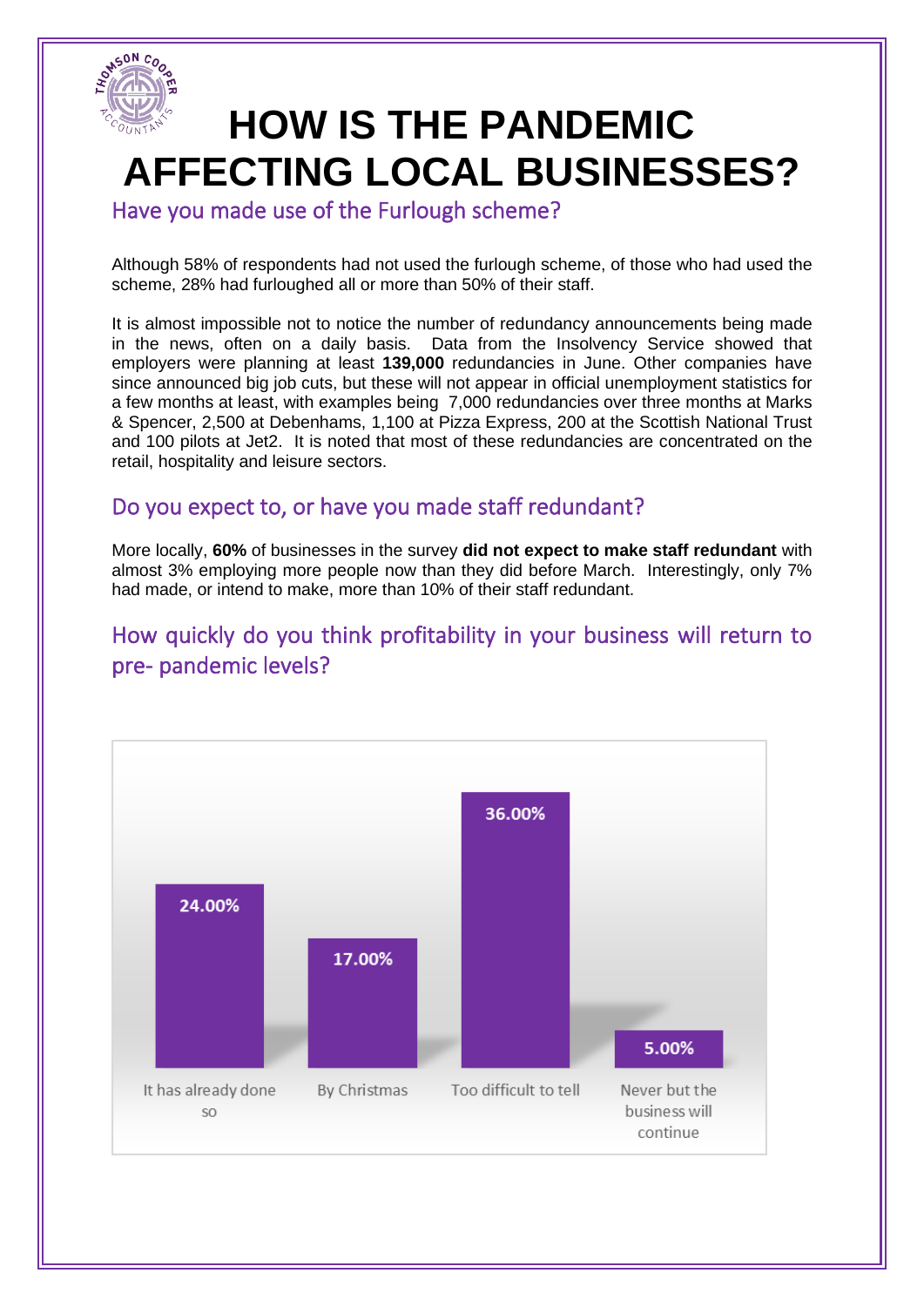

It was recently announced that UK businesses had secured £53bn in credit through COVID lending and many of the respondents to our survey had specifically noted their thanks to the Government for all levels of support.

For those of us who are older and have been in business for several decades, it is generally noted that most recessions and business challenges can produce positive outcomes.

In our survey we asked the question 'Has anything positive happened in your business during this period that will help you going forward?'.

Over a third of respondents replied positively with the following themes emerging -

- new work / more sales and enquiries
- demonstrates the importance of keeping up to date and accurate records
- digitalising paperwork and improving efficiency
- allows time for staff training
- allows time to redecorate the business premises and improve facilities
- video conferencing means less travel
- improved teamwork
- allows time to review business plans and business / life goals
- lower costs
- identified new ways of working
- people perhaps value local businesses more than they did
- better work / life balance
- discovered that we don't need a city centre office
- more time to engage with customers and re-establish old connections
- provides opportunity to restructure the business

As we emerge from the recession and pandemic, some businesses will thrive and some will fall by the wayside. Our insolvency department is not yet busy with new cases, but we expect this position to change. Currently the Government are allowing deferment of a quarter's VAT and the self-employed July tax instalment. There are Government backed loans and furlough grant for wages. As the furlough initiative unravels and ends then it is likely that a number of businesses will cease trading before Christmas.

After that, the self-employed tax is due to be paid in January 2021, together with the next instalment of tax and any VAT deferred must be paid by 31 March 2021. The bounce-back loan repayments will commence one year after the loan was granted. Most cash flow forecasts that we have prepared for clients show short term cash is not an issue, but the pinch point is in the January to April 2021 period. Many businesses are likely to fold during that period.

Businesses must therefore remain vigilant and keep on top of debtor cash collection and be wary of extending credit or granting credit to other businesses that you do not know well. Many businesses we talk to are preserving cash and are fearful of a second spike or local lockdown and the effect that will have on their business and cash flow. It cannot be emphasised enough that 'cash is king!' Businesses should prepare projections using various scenarios to see whether they have sufficient resources to weather the storm until this time